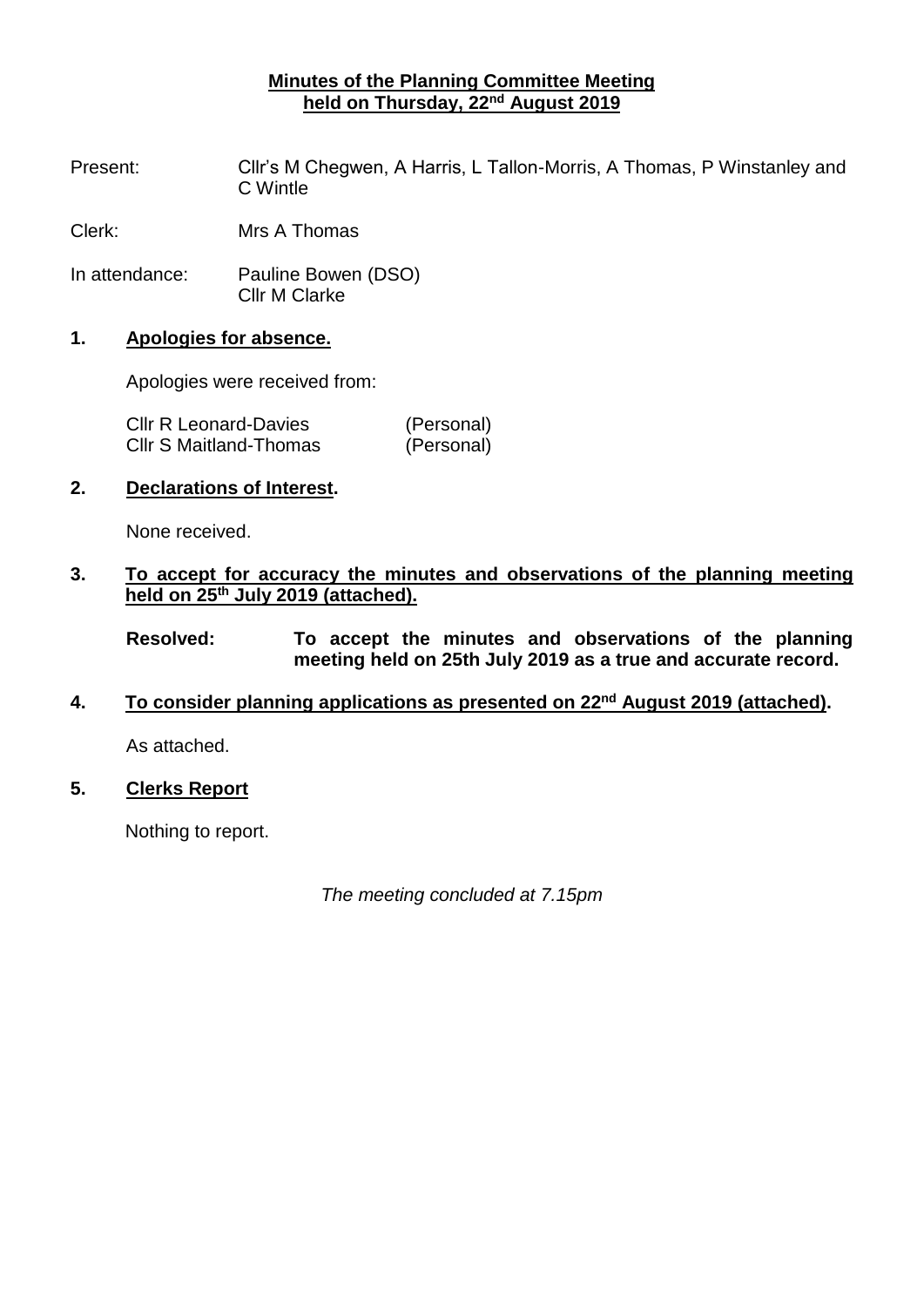Porthcawl Town Council



# PLANNING APPLICATIONS FOR CONSIDERATION BY THE PLANNING COMMITTEE  $22<sup>nd</sup>$  August 2019

| <b>APPLICATION</b>                                                                                                                                                   | <b>COMMENTS</b>                                                                                                |
|----------------------------------------------------------------------------------------------------------------------------------------------------------------------|----------------------------------------------------------------------------------------------------------------|
| P/19/516/FUL                                                                                                                                                         |                                                                                                                |
| Porthcawl Town Council<br><b>Griffin Park Public Toilets</b><br><b>Eastern Promenade</b><br>Porthcawl<br>Demolition of existing and replace with new public toilets. | Unable to comment on this application<br>P/19/516/FUL.                                                         |
|                                                                                                                                                                      |                                                                                                                |
| P/19/522/FUL<br>Mr R Parrot<br>161 West Road<br>Porthcawl                                                                                                            | No Objection.                                                                                                  |
| Demolish garage and erect single storey rear granny annex.                                                                                                           |                                                                                                                |
| P/19/515/FUL                                                                                                                                                         |                                                                                                                |
| Miss A Anthony<br>First & second floor, 39 John Street<br>Porthcawl<br>Change of use from office/storage to holiday<br>accommodation.                                | <b>No Objection</b><br><b>Observation - ensure only remains</b><br>holiday accommodation not long term<br>let. |
| P/19/534/FUL<br>Mr & Mrs A Grabham<br>13 Westfield Crescent<br>Porthcawl<br>Single storey rear extension $&$ loft conversion with side and<br>rear dormers.          | <b>No Objection</b>                                                                                            |
| P/19/505/FUL                                                                                                                                                         |                                                                                                                |
| Mr M Halsall<br><b>Holly Cottage</b><br>31 Newton Nottage Road<br>Porthcawl<br>Retention of log burner flue on outbuilding.                                          | <b>No Objection</b><br><b>Observation – ensure conforms to</b><br>building regulations.                        |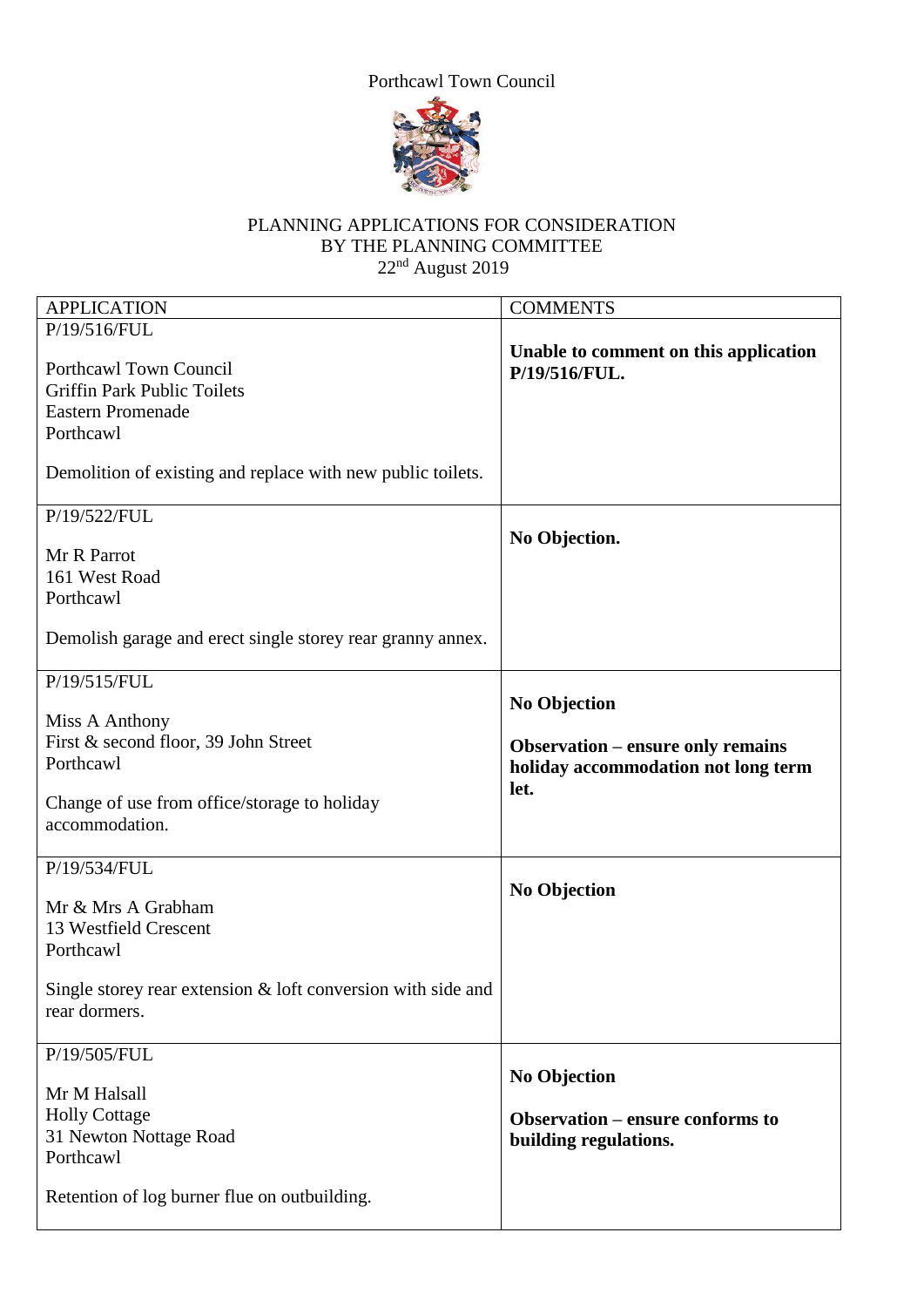| P/19/416/FUL<br>Mr M Cahill<br>5 Mallard Way<br>Porthcawl<br>Demolish existing house and construct two and a half<br>storey 6 bedroom house (amended plans received 2-8-<br>2019).                                                                       | Objection – out of keeping with street<br>scene.<br>A 3 storey house (not 2.5 as detailed in<br>planning).<br><b>Substantially affecting amenity of house</b><br>either side of property.<br>Overlooking neighbouring properties.<br>Maintain previous objection in terms of<br>size and scale.<br>When is eventually developed ensure<br>have a proper traffic management plan<br>in place. |
|----------------------------------------------------------------------------------------------------------------------------------------------------------------------------------------------------------------------------------------------------------|----------------------------------------------------------------------------------------------------------------------------------------------------------------------------------------------------------------------------------------------------------------------------------------------------------------------------------------------------------------------------------------------|
| P/19/553/FUL<br>Mr M Fullstone<br>120 Victoria Avenue<br>Porthcawl                                                                                                                                                                                       | <b>No Objection</b>                                                                                                                                                                                                                                                                                                                                                                          |
| Demolition of existing conservatory; construction of single<br>storey flat roof extension; associated internal alterations;<br>part garage conversion to provide utility room.<br>T/19/40/TPO                                                            |                                                                                                                                                                                                                                                                                                                                                                                              |
| Mr P Gardiner<br>15 Beach Road<br>Porthcawl                                                                                                                                                                                                              | <b>No Objection</b>                                                                                                                                                                                                                                                                                                                                                                          |
| Remove dead and dangerous limbs off pine tree; 4m crown<br>reduction to sycamore and leyland cypress; remove one<br>dead sycamore; 4m cutback to sycamore and leyland<br>cypress trees to reduce overhang; remove one stump:<br>remove one further tree. |                                                                                                                                                                                                                                                                                                                                                                                              |
| P/19/521/FUL<br>Mr & Mrs R James<br>7 Adrian Close<br>Porthcawl                                                                                                                                                                                          | <b>No Objection</b>                                                                                                                                                                                                                                                                                                                                                                          |
| Retention of carport to front; remove part of boundary wall<br>to side and replace with an existing to the roof of existing<br>shed.                                                                                                                     |                                                                                                                                                                                                                                                                                                                                                                                              |
| P/19/581/BCB<br><b>BCBC Flood &amp; Coastal Management</b><br><b>Porthcawl Eastern Promenade</b><br>Porthcawl                                                                                                                                            | <b>No Objection</b>                                                                                                                                                                                                                                                                                                                                                                          |
| Proposed strengthening and public realm improvements to<br>the Grade II listed walls of the outer basin and eastern<br>promenade. Associated with the wider Sandy Bay Coastal<br><b>Risk Management Works.</b>                                           |                                                                                                                                                                                                                                                                                                                                                                                              |